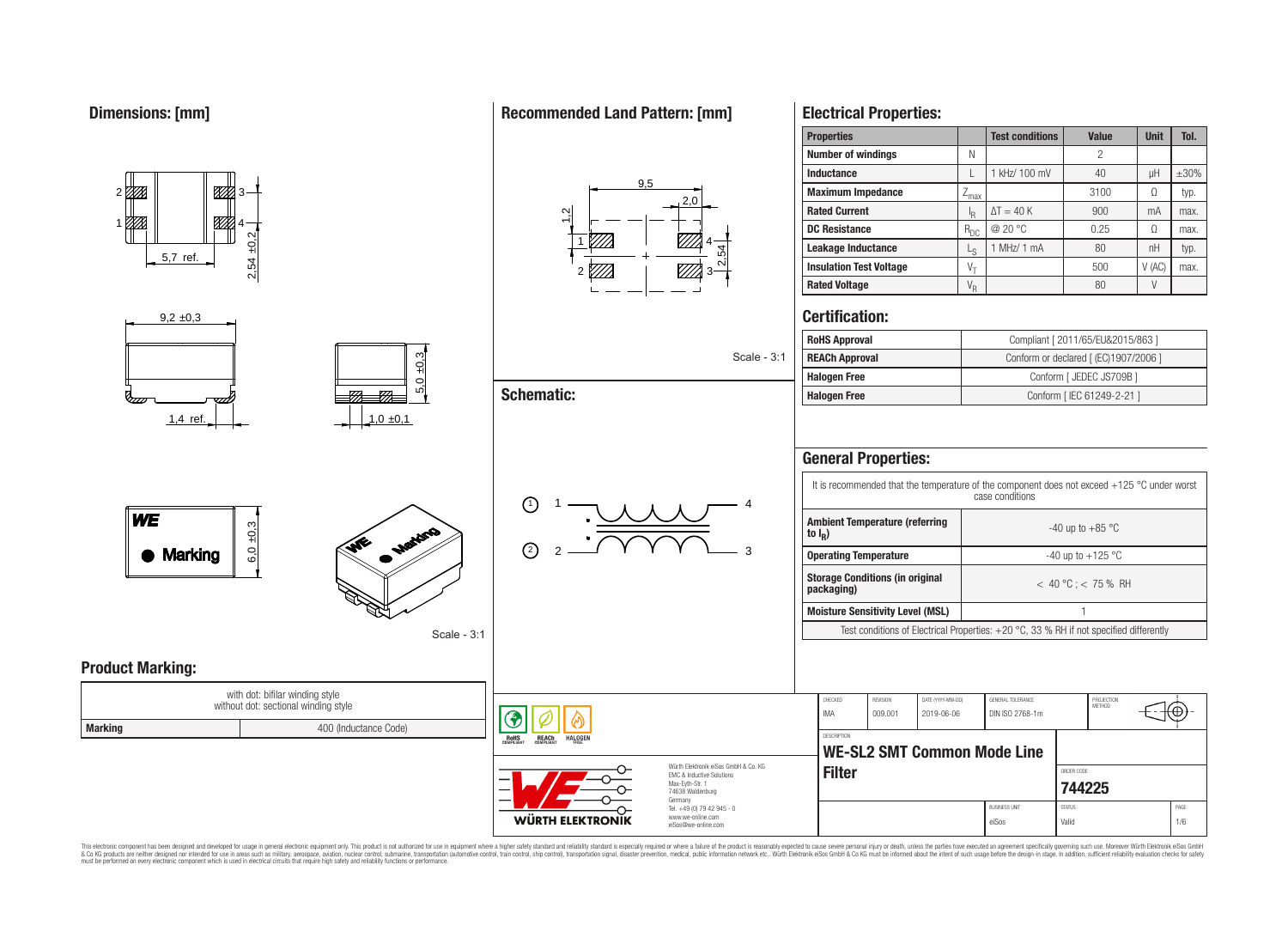## **Typical Impedance Characteristics:**



**Test Setup:**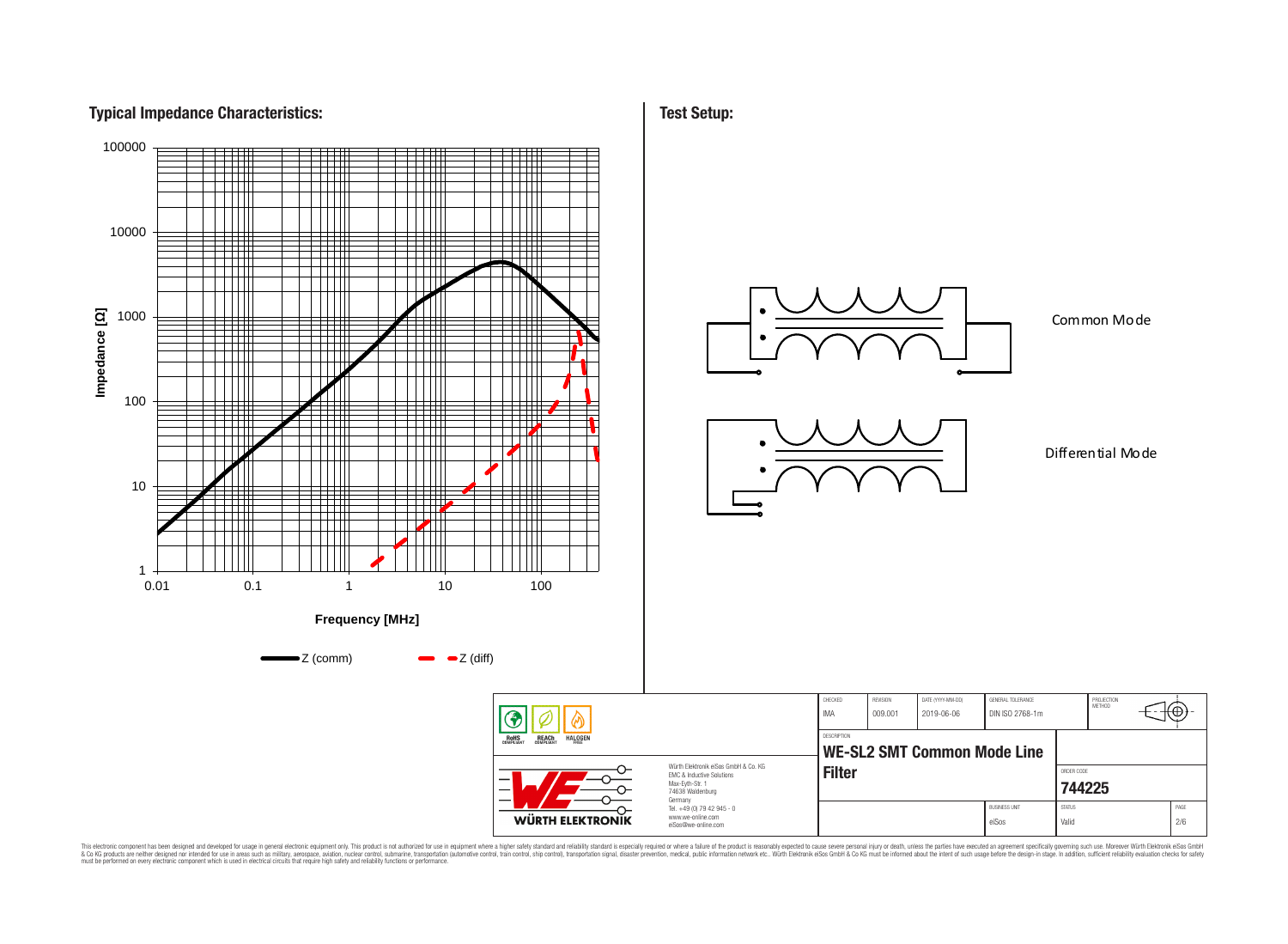# **Packaging Specification - Tape and Reel: [mm]**

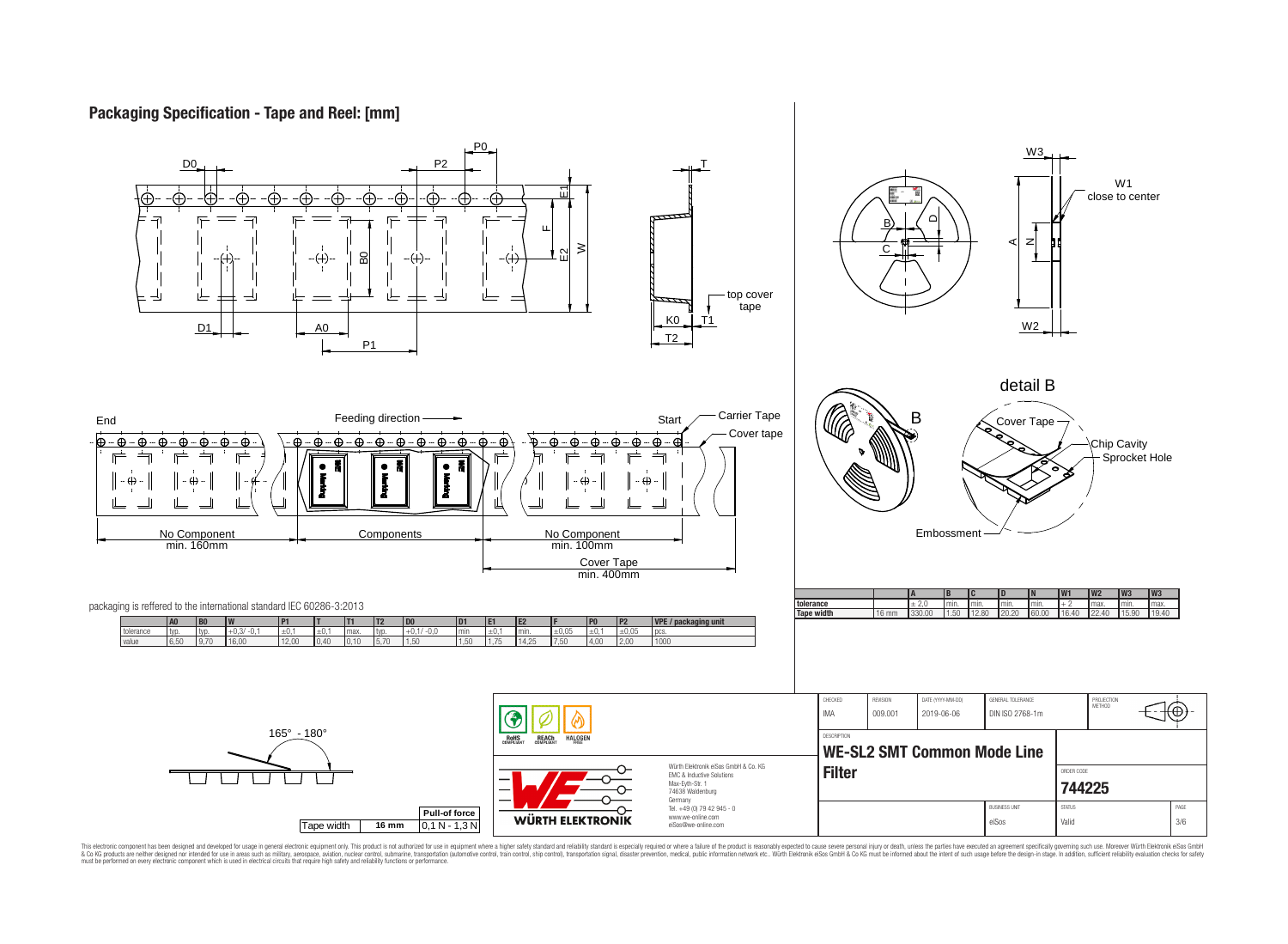# **Classification Reflow Profile for SMT components:**



# **Classification Reflow Soldering Profile:**

| <b>Profile Feature</b>                             |                    | Value                      |
|----------------------------------------------------|--------------------|----------------------------|
| <b>Preheat Temperature Min</b>                     | <sup>I</sup> s min | 150 °C                     |
| <b>Preheat Temperature Max</b>                     | 's max             | 200 °C                     |
| Preheat Time $t_s$ from $T_{s min}$ to $T_{s max}$ | t <sub>s</sub>     | $60 - 120$ seconds         |
| Ramp-up Rate $(T_1$ to $T_p$ )                     |                    | $3^{\circ}$ C/ second max. |
| <b>Liquidous Temperature</b>                       | $\mathbf{L}$       | 217 °C                     |
| Time $t_i$ maintained above $T_i$                  | կ                  | $60 - 150$ seconds         |
| Peak package body temperature                      | $T_{\sf p}$        | see table below            |
| Time within 5°C of actual peak temperaure          | $t_{p}$            | $20 - 30$ seconds          |
| Ramp-down Rate $(T_1$ to $T_p$ )                   |                    | 6 °C/ second max.          |
| Time 25°C to peak temperature                      |                    | 8 minutes max.             |

refer to IPC/ JEDEC J-STD-020E

# **Package Classification Reflow Temperature:**

| <b>Properties</b>                                                    | Volume mm <sup>3</sup><br>$350$ | Volume mm <sup>3</sup><br>350-2000 | Volume mm <sup>3</sup><br>>2000 |  |
|----------------------------------------------------------------------|---------------------------------|------------------------------------|---------------------------------|--|
| PB-Free Assembly   Package Thickness < 1.6 mm                        | 260 °C                          | 260 °C                             | 260 °C                          |  |
| <b>PB-Free Assembly   Package Thickness 1.6 mm - 2.5 mm   260 °C</b> |                                 | 250 °C                             | 245 °C                          |  |
| PB-Free Assembly   Package Thickness $\geq 2.5$ mm                   | 250 °C                          | 245 °C                             | 245 °C                          |  |

refer to IPC/ JEDEC J-STD-020E

| <b>REACH</b><br>COMPLIANT<br><b>HALOGEN</b><br><b>ROHS</b><br>COMPLIANT<br>FRFF |                                                                                                                                           | CHECKED<br><b>IMA</b>                                                             | REVISION<br>009.001                | DATE (YYYY-MM-DD)<br>2019-06-06 | GENERAL TOLERANCE<br>DIN ISO 2768-1m |                               | PROJECTION<br>METHOD   | ι€Φ |             |
|---------------------------------------------------------------------------------|-------------------------------------------------------------------------------------------------------------------------------------------|-----------------------------------------------------------------------------------|------------------------------------|---------------------------------|--------------------------------------|-------------------------------|------------------------|-----|-------------|
|                                                                                 |                                                                                                                                           | <b>DESCRIPTION</b>                                                                | <b>WE-SL2 SMT Common Mode Line</b> |                                 |                                      |                               |                        |     |             |
|                                                                                 | Würth Elektronik eiSos GmbH & Co. KG<br>EMC & Inductive Solutions<br>–<br>Max-Evth-Str. 1<br>$\overline{\phantom{0}}$<br>74638 Waldenburg |                                                                                   | <b>Filter</b>                      |                                 |                                      |                               | ORDER CODE<br>744225   |     |             |
|                                                                                 | <b>WÜRTH ELEKTRONIK</b>                                                                                                                   | Germany<br>Tel. +49 (0) 79 42 945 - 0<br>www.we-online.com<br>eiSos@we-online.com |                                    |                                 |                                      | <b>BUSINESS UNIT</b><br>eiSos | <b>STATUS</b><br>Valid |     | PAGE<br>4/6 |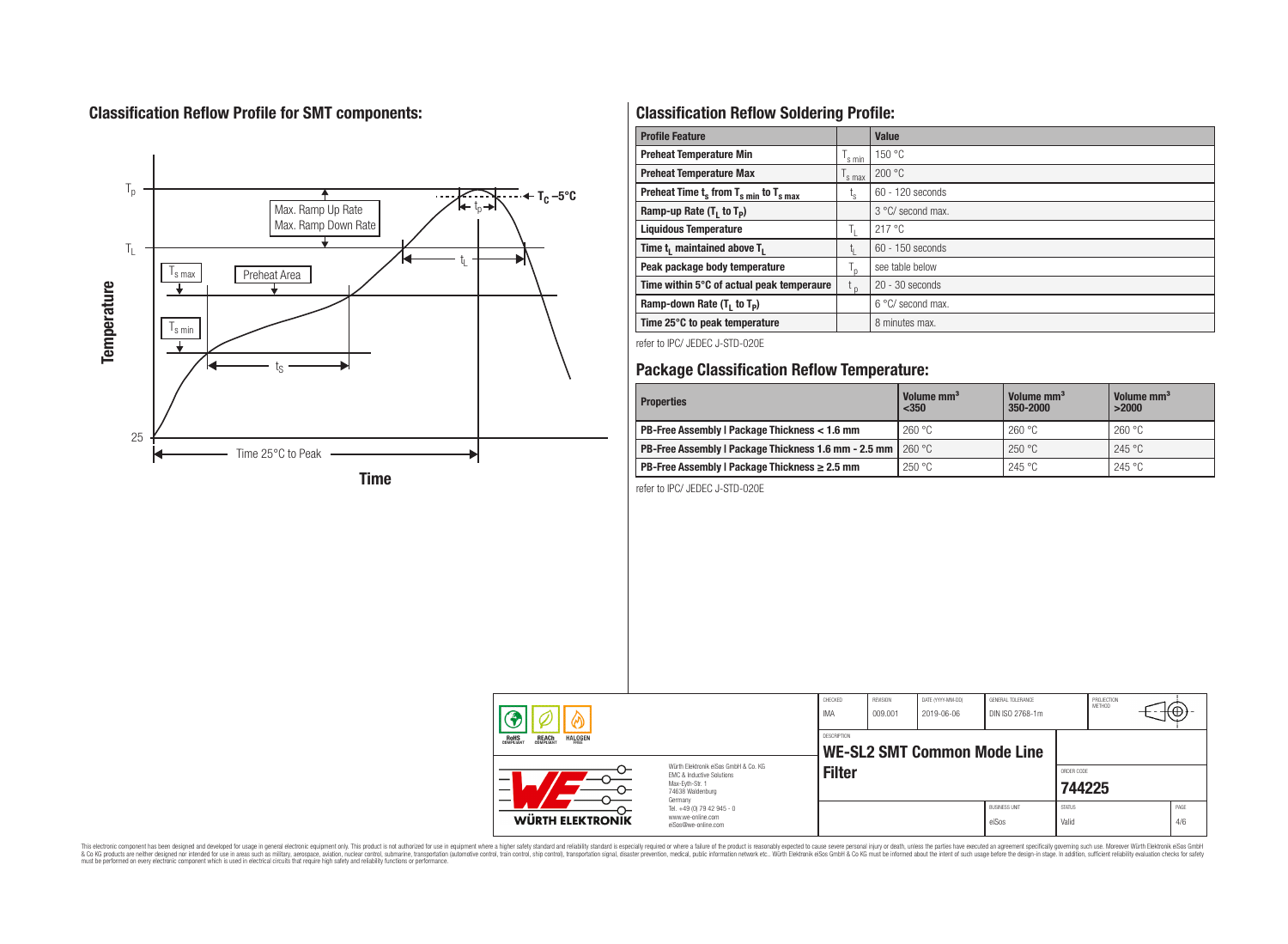# **Cautions and Warnings:**

## **The following conditions apply to all goods within the product series of WE-SL2 of Würth Elektronik eiSos GmbH & Co. KG:**

#### **General:**

- This electronic component is designed and manufactured for use in general electronic equipment.
- Würth Elektronik must be asked for written approval (following the PPAP procedure) before incorporating the components into any equipment in fields such as military, aerospace, aviation, nuclear control, submarine, transportation (automotive control, train control, ship control), transportation signal, disaster prevention, medical, public information network etc. where higher safety and reliability are especially required and/or if there is the possibility of direct damage or human injury.
- Electronic components that will be used in safety-critical or high-reliability applications, should be pre-evaluated by the customer.
- The component is designed and manufactured to be were used within the datasheet specified values. If the usage and operation conditions specified in the datasheet are not met, the wire insulation may be damaged or dissolved.
- Do not drop or impact the components, as the core may flake apart.
- Würth Elektronik products are qualified according to international standards, which are listed in each product reliability report. Würth Elektronik does not warrant any customer qualified product characteristics beyond Würth Elektroniks' specifications, for its validity and sustainability over time.
- The responsibility for the applicability of the customer specific products and use in a particular customer design is always within the authority of the customer. All technical specifications for standard products also apply to customer specific products.

## **Product specific:**

### **Soldering:**

- The solder profile must comply with the Würth Elektronik technical soldering specification. All other profiles will void the warranty.
- All other soldering methods are at the customers' own risk.
- Strong forces which may affect the coplanarity of the components' electrical connection with the PCB (i.e. pins), can damage the part, resulting in avoid of the warranty.

#### **Cleaning and Washing:**

- Washing agents used during the production to clean the customer application might damage or change the characteristics of the wire insulation, marking or plating. Washing agents may have a negative effect on the long-term functionality of the product.
- Using a brush during the cleaning process may break the wire due to its small diameter. Therefore, we do not recommend using a brush during the PCB cleaning process.

#### **Potting:**

• If the product is potted in the customer application, the potting material might shrink or expand during and after hardening. Shrinking could lead to an incomplete seal, allowing contaminants into the core. Expansion could damage the core or wire contacts. We recommend a manual inspection after potting to avoid these effects.

#### **Storage Conditions:**

- A storage of Würth Elektronik products for longer than 12 months is not recommended. Within other effects, the terminals may suffer degradation, resulting in bad solderability. Therefore, all products shall be used within the period of 12 months based on the day of shipment.
- Do not expose the components to direct sunlight.
- The storage conditions in the original packaging are defined according to DIN EN 61760-2.

#### **Handling:**

- Violation of the technical product specifications such as exceeding the nominal rated current will void the warranty.
- Applying currents with audio-frequency signals may result in audible noise due to the magnetostrictive material properties.

These cautions and warnings comply with the state of the scientific and technical knowledge and are believed to be accurate and reliable. However, no responsibility is assumed for inaccuracies or incompleteness.

| REACH<br>COMPLIANT<br><b>HALOGEN</b><br>ROHS<br>COMPLIANT<br>FRFF<br>Würth Flektronik eiSos GmbH & Co. KG<br><b>EMC &amp; Inductive Solutions</b><br>-<br>Max-Eyth-Str. 1<br>$\overline{\phantom{0}}$<br>74638 Waldenburg |                                                                                   | CHECKED<br>IMA | REVISION<br>009.001         | DATE (YYYY-MM-DD)<br>2019-06-06 | GENERAL TOLERANCE<br>DIN ISO 2768-1m |                        | PROJECTION<br><b>METHOD</b> | ₩Ψ |             |
|---------------------------------------------------------------------------------------------------------------------------------------------------------------------------------------------------------------------------|-----------------------------------------------------------------------------------|----------------|-----------------------------|---------------------------------|--------------------------------------|------------------------|-----------------------------|----|-------------|
|                                                                                                                                                                                                                           |                                                                                   | DESCRIPTION    | WE-SL2 SMT Common Mode Line |                                 |                                      |                        |                             |    |             |
|                                                                                                                                                                                                                           |                                                                                   | <b>Filter</b>  |                             |                                 |                                      | ORDER CODE<br>744225   |                             |    |             |
| <b>WÜRTH ELEKTRONIK</b>                                                                                                                                                                                                   | Germany<br>Tel. +49 (0) 79 42 945 - 0<br>www.we-online.com<br>eiSos@we-online.com |                |                             |                                 | <b>BUSINESS UNIT</b><br>eiSos        | <b>STATUS</b><br>Valid |                             |    | PAGE<br>5/6 |

This electronic component has been designed and developed for usage in general electronic equipment only. This product is not authorized for use in equipment where a higher safety standard and reliability standard si espec & Ook product a label and the membed of the seasuch as marked and as which such a membed and the such assume that income in the seasuch and the simulation and the such assume that include to the such a membed and the such